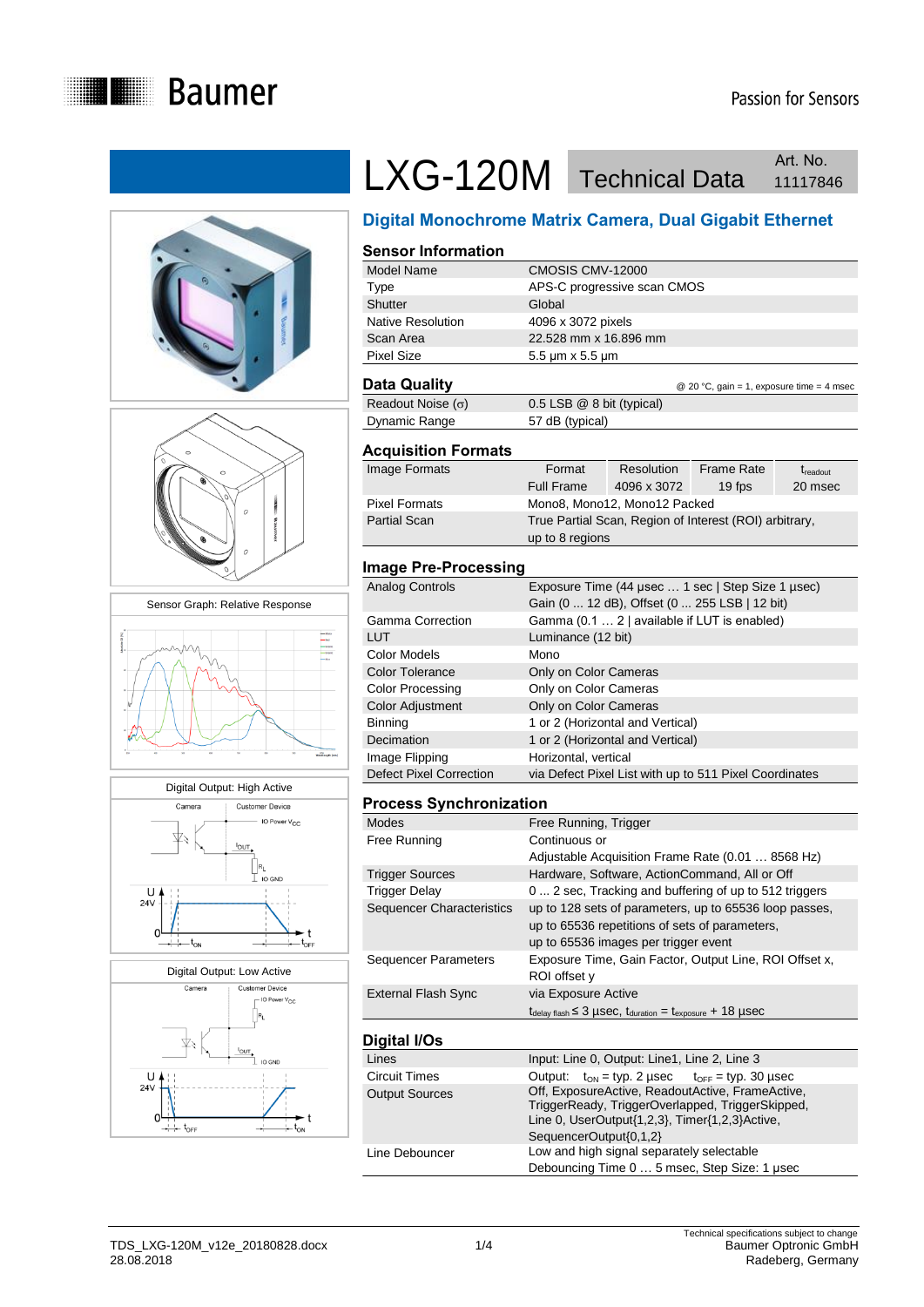

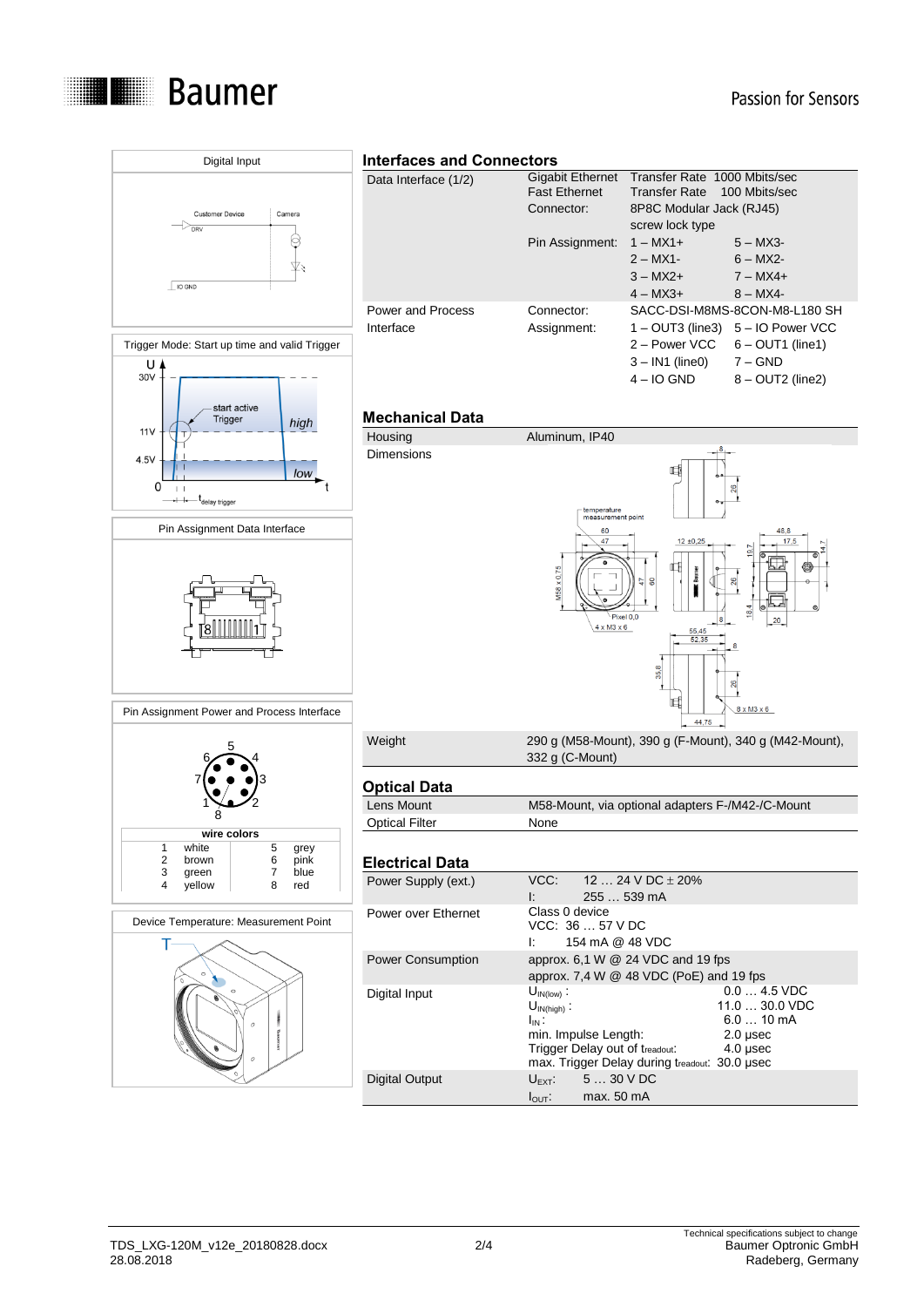

| <b>LED Signalling</b>     | <b>LED Signalling</b>                                                                                                                          |                                                                  |                                                                                                                                                                                                          |  |
|---------------------------|------------------------------------------------------------------------------------------------------------------------------------------------|------------------------------------------------------------------|----------------------------------------------------------------------------------------------------------------------------------------------------------------------------------------------------------|--|
|                           | Camera LED                                                                                                                                     | Green on<br>Green blinking<br>Red on<br>Red blinking<br>Yellow   | Power on, link good<br>Power on, no link<br>Error<br>Warning<br>Readout active                                                                                                                           |  |
|                           | RJ45 LEDs (1/2)                                                                                                                                | Green on<br>Green blinking<br>Amber on<br>Amber blinking         | Link on<br>Link activity<br>GigE speed<br>100 Mb speed                                                                                                                                                   |  |
| Conformity                | <b>Environmental Data</b>                                                                                                                      |                                                                  |                                                                                                                                                                                                          |  |
|                           | Storage Temperature                                                                                                                            | $-10 °C  +70 °C$                                                 |                                                                                                                                                                                                          |  |
| <b>GENKI&gt;CAM</b>       | <b>Operating Temperature</b>                                                                                                                   | or                                                               | +5°C  +66 °C @ T= Measurement Point<br>+5°C  +70 °C @ T= internal Temperature Sensor<br>Ambient temperature above 27 °C requires heat dissipation                                                        |  |
|                           | Int. Temperature Sensor                                                                                                                        | 0 °C  +85 °C accuracy: ±1 K                                      |                                                                                                                                                                                                          |  |
| CE X<br><b>RoHS</b>       | Humidity                                                                                                                                       | 10 %  90 % non-condensing                                        |                                                                                                                                                                                                          |  |
| <b>REACh</b><br>compliant | Conformity                                                                                                                                     | RoHS, REACh, CE                                                  |                                                                                                                                                                                                          |  |
|                           | <b>Network Interface Data</b>                                                                                                                  |                                                                  |                                                                                                                                                                                                          |  |
|                           | Network Interface                                                                                                                              | <b>Fast Ethernet</b>                                             | Gigabit Ethernet 1000BASE-T 1000 Mbits/sec<br>100 BASE-T<br>100 Mbits/sec                                                                                                                                |  |
|                           | Link Aggregation                                                                                                                               |                                                                  | According to 802.3ad, static configuration                                                                                                                                                               |  |
|                           | <b>Ethernet IP Configuration</b>                                                                                                               | Persistent IP, DHCP, LLA                                         |                                                                                                                                                                                                          |  |
|                           | Packet Size                                                                                                                                    |                                                                  | 576  9000 Byte, Jumbo frames supported                                                                                                                                                                   |  |
|                           | GigE Vision <sup>®</sup> Features (in compliance with GigE Vision <sup>®</sup> 1.2)<br>GigEVisionError, HeartbeatTimeOut, EventLost,<br>Events |                                                                  |                                                                                                                                                                                                          |  |
|                           | Transmission via Asynchronous<br>Message Channel                                                                                               | Phy{0,1}Up, Phy{0,1}Down                                         | EventDiscarded, Line{0,1,2,3}RisingEdge,<br>Line{0,1,2,3}FallingEdge, Action1, ExposureStart,<br>ExposureEnd, FrameStart, FrameEnd, TriggerReady,<br>TriggerOverlapped, TriggerSkipped, Timer{1,2,3}End, |  |
|                           | <b>Frame Counter</b>                                                                                                                           | up to $2^{32}$                                                   |                                                                                                                                                                                                          |  |
|                           | Payload Size                                                                                                                                   | 4  16.773.332 Byte                                               |                                                                                                                                                                                                          |  |
|                           | <b>Transmission Delay</b>                                                                                                                      | $0.2^{32}$ -1 Ticks (1 Tick = 8 nsec)                            |                                                                                                                                                                                                          |  |
|                           | Timestamp                                                                                                                                      | 64 bit                                                           |                                                                                                                                                                                                          |  |
|                           | Packet Delay                                                                                                                                   | $0.2^{32}$ -1 Ticks (1 Tick = 8 nsec)                            |                                                                                                                                                                                                          |  |
|                           | Packet Resend                                                                                                                                  | Resend Buffer:                                                   | 128 MB (4 Images)                                                                                                                                                                                        |  |
|                           | GenICam™ Features                                                                                                                              | (in compliance with SFNC 2.1.0)                                  |                                                                                                                                                                                                          |  |
|                           | Timer                                                                                                                                          | Timer Selector: Timer 1  3<br>TimerTriggerSource:<br>TimerDelay: | Off, Line0, Software, Action1, TriggerSkipped<br>ExposureStart, ExposureEnd, FrameStart, FrameEnd,<br>0 µsec  2 sec, Step Size: 1 µsec<br>TimerDuration: 10 µsec  2 sec, Step Size: 1 µsec               |  |
|                           | <b>User Sets</b>                                                                                                                               | <b>Factory Settings:</b><br>Freely Programmable:<br>Parameters:  | Default (read only)<br>UserSet1, UserSet2, UserSet3<br>any user definable Parameter                                                                                                                      |  |
|                           | <b>Acquisition Abort</b>                                                                                                                       | Delay up to 69 msec                                              |                                                                                                                                                                                                          |  |
|                           | <b>Vendor Specific Features</b>                                                                                                                |                                                                  |                                                                                                                                                                                                          |  |
|                           | DSNU / PRNU (FPN)<br>Correction                                                                                                                | Based on offset / gain per column                                |                                                                                                                                                                                                          |  |
|                           | High Dynamic Range<br>(HDR)                                                                                                                    |                                                                  | Piecewise linear response, up to 90 dB                                                                                                                                                                   |  |
|                           | <b>Burst Mode</b>                                                                                                                              |                                                                  | 14 full frame images with up to 50 fps                                                                                                                                                                   |  |